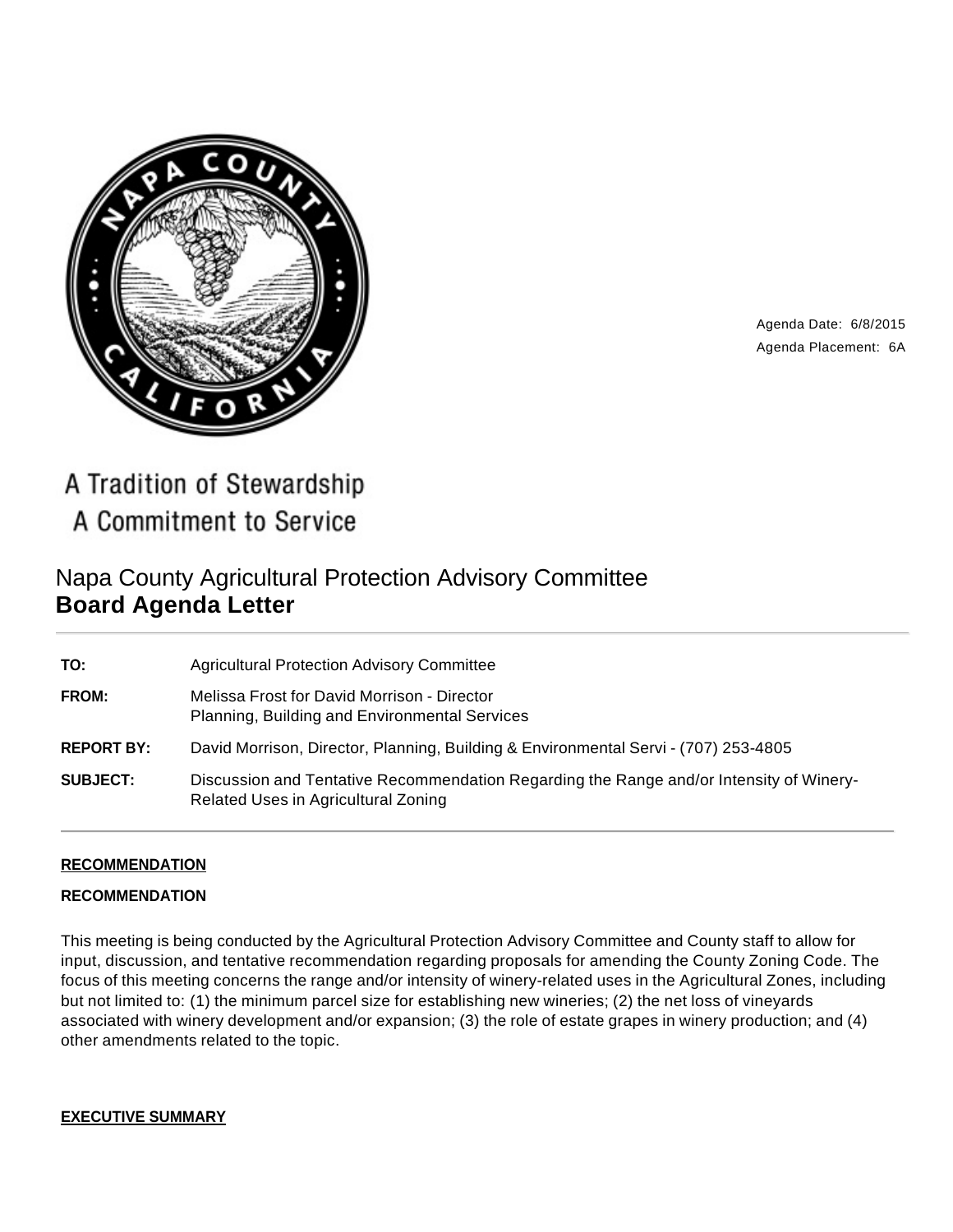## **Proposed Actions:**

That the Agricultural Protection Advisory Committee:

1. Receive the staff presentation and ask any clarifying questions;

2. Accept public testimony regarding the proposed options;

3. Discuss and take tentative action regarding a framework for regulating the operational and locational characteristics of new or expanding wineries.

#### **Discussion:**

This meeting is being conducted by the Agricultural Protection Advisory Committee and County staff to allow for input, discussion, and action regarding proposals for amending the County Zoning Code. The focus of this meeting concerns the range and/or intensity of winery-related uses on Agriculturally zoned parcels, including but not limited to: (1) the minimum parcel size for establishing new wineries; (2) the net loss of vineyards associated with winery development and/or expansion; (3) the role of estate grapes in winery production; and (4) other amendments related to the overall topic.

#### **FISCAL IMPACT**

Is there a Fiscal Impact? No

#### **ENVIRONMENTAL IMPACT**

ENVIRONMENTAL DETERMINATION: The proposed action is not a project as defined by 14 California Code of Regulations 15378 (State CEQA Guidelines) and therefore CEQA is not applicable.

#### **BACKGROUND AND DISCUSSION**

## **SUPPLY AND PRODUCTION TABLE:**

At the May 26, 2015, APAC meeting, staff presented a table that revised a prior analysis of total County permitted wine production. The table included the following:

| Post-WDO (75% Rule Applies):            | 13,038,048 |
|-----------------------------------------|------------|
| Expansion of pre-WDO (75% Rule Applies) | 19,121,599 |
| Total Subject to the 75% Rule           | 25,472,537 |

Questions were raised regarding the accuracy of the numbers used. The first two entries add to 32,159,647. Why did staff indicate that only 25,472,537 gallons were subject to the 75% rule? The answer is that the first two numbers include numerous data that are double counted. For instance, a winery can have pre-WDO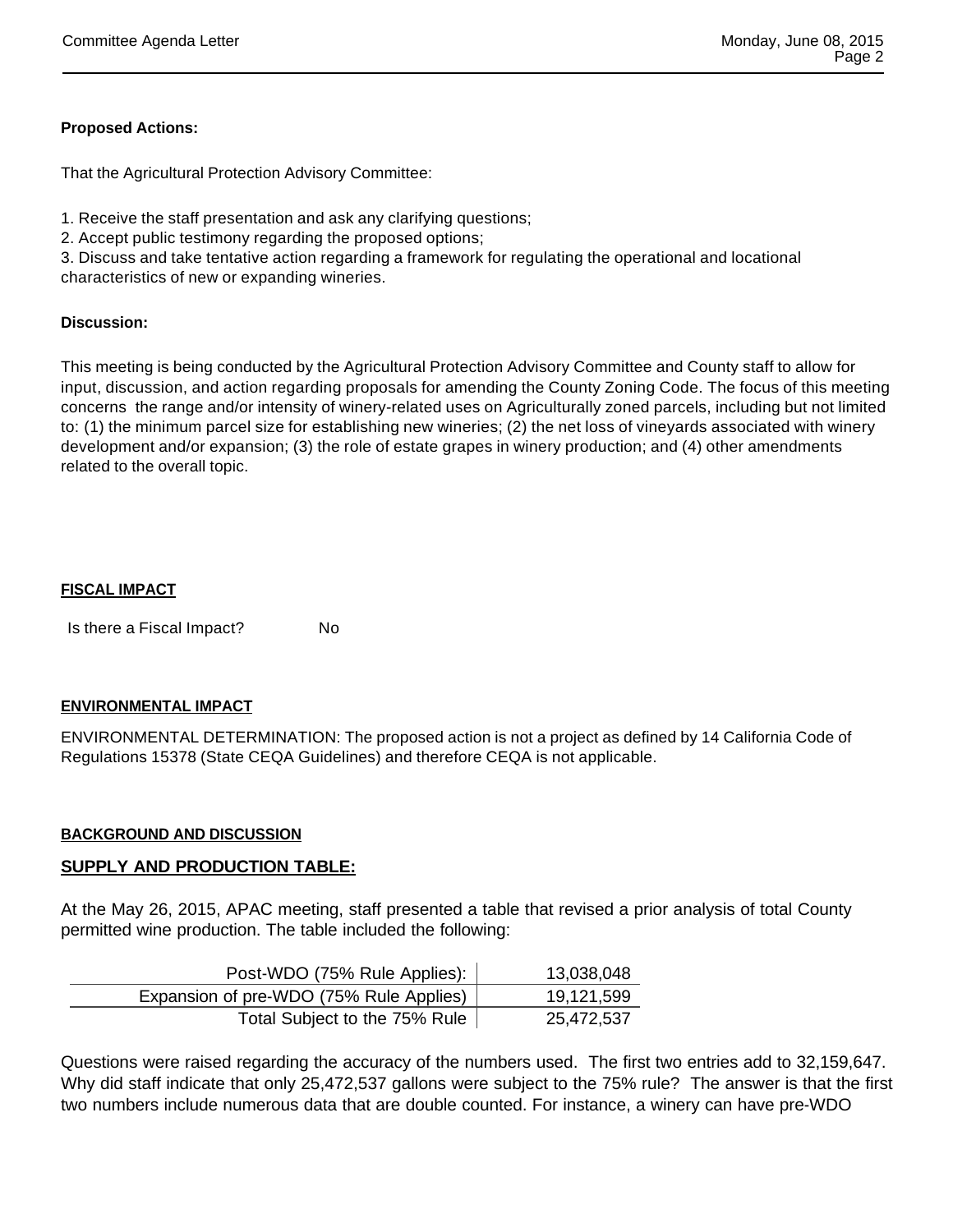status and be located within the Airport Industrial Area. In the analysis previously provided, the production for that winery is counted twice, inflating the size of the total number of permitted gallons.

Staff has gone back over the Winery Database to verify the numbers and correct for double counting. The results are shown below:

|                                                              |             | <b>Double Counted Gallons</b>                                 |                 |                 |                 |                 |
|--------------------------------------------------------------|-------------|---------------------------------------------------------------|-----------------|-----------------|-----------------|-----------------|
|                                                              |             | <b>Pending</b><br>Pre-WDO<br><b>Unknown</b><br><b>Airport</b> |                 |                 |                 | <b>City</b>     |
|                                                              |             | <b>Wineries</b>                                               | <b>Wineries</b> | <b>Wineries</b> | <b>Wineries</b> | <b>Wineries</b> |
| <b>TOTAL</b><br><b>PERMITTED</b>                             | 126,799,292 |                                                               |                 |                 |                 |                 |
| <b>PRODUCTION</b>                                            |             |                                                               |                 |                 |                 |                 |
| Wineries within                                              | 10,293,530  |                                                               |                 | 9,520           |                 |                 |
| cities                                                       |             |                                                               |                 |                 |                 |                 |
| Wineries with<br>pending permits                             | 1,373,340   |                                                               | 21,000          |                 | 28,500          |                 |
| Wineries with<br>unknown status                              | 548,410     |                                                               | 177,890         |                 |                 | 9,520           |
| Wineries with per-<br><b>WDO</b> permits                     | 43,692,225  | 21,000                                                        |                 | 177,890         | 600,000         |                 |
| Wineries in the<br><b>AIASP</b>                              | 47,941,000  | 28,500                                                        | 600,000         |                 |                 |                 |
| <b>SUBTOTAL</b>                                              | 22,950,787  |                                                               |                 |                 |                 |                 |
|                                                              |             |                                                               |                 |                 |                 |                 |
| Pre-WDO wineries<br>that expanded                            | 11,310,349  |                                                               |                 |                 |                 |                 |
| Wineries with post-<br><b>WDO</b> permits                    | 12,477,348  |                                                               |                 |                 |                 |                 |
| <b>TOTAL GALLONS</b><br><b>SUBJECT TO 75%</b><br><b>RULE</b> | 23,787,697  |                                                               |                 |                 |                 |                 |
| <b>TOTAL GALLONS</b><br><b>NEEDED TO</b><br><b>COMPLY</b>    | 17,840,773  |                                                               |                 |                 |                 |                 |

If the entries in the double counting columns are added up and divided in half (to eliminate the double counting), they total 836,910 gallons. When added to the subtotal of 22,950,787, it equals 23,787,697, which is the total number of gallons subject to the 75% rule.

The total permitted production table has been revised as follows to reflect the more accurate numbers. In addition, staff has corrected the assumptions behind the 2030 permitted production. The General Plan projected that there would be 225 new wineries between 2005 and 2030. A total of 88 have been approved to date, so the number of new wineries assumed has been reduced to 137. The General Plan estimated that half of all new wineries would be under 50,000 gallons in production so staff used 50,000 for all new wineries (the average to date has been 42,828, so 50,000 seems a reasonable number and will continue to be used).

However, the General Plan did not specify the number of modifications or their estimated production. The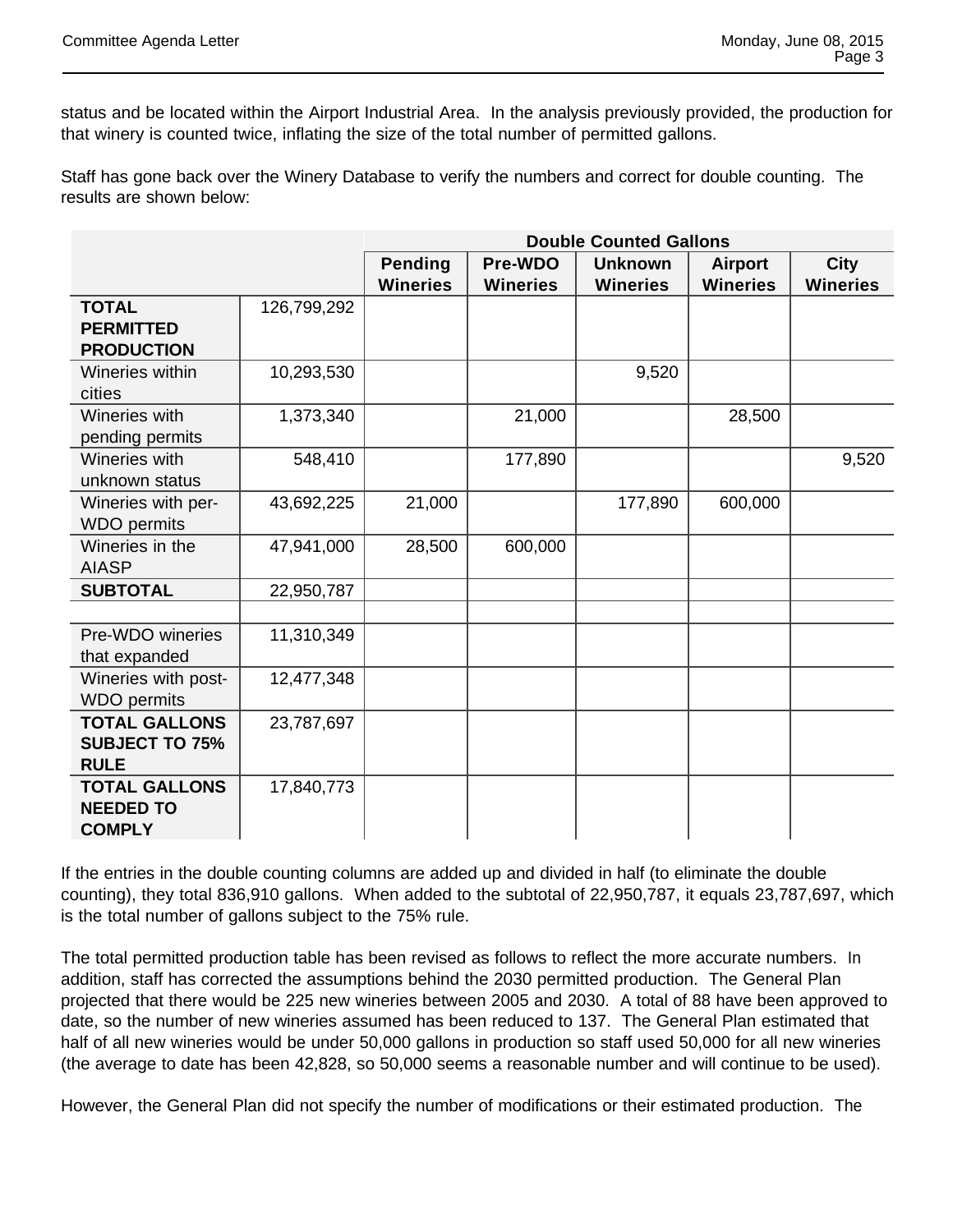number of modifications since 2005 has equaled the number of new wineries. One modification accounts for more than half of the total permitted production of modified applications. Staff believes that it should be considered an outlier and not counted. The resulting average production is similar to new wineries, so here too, the 50,000 gallon production estimate seems reasonable. Consequently, the total numbers for 2030 did not change from the prior estimate.

|                                           | <b>2013 (Actual)</b> | 2014        | 2030        |
|-------------------------------------------|----------------------|-------------|-------------|
|                                           |                      | (Actual)    | (Projected) |
| Total Acreage (Bearing Acres)             | 43,568               | 43,591      | 51,910      |
| <b>Total Wine Grape Yield</b>             | 174,272              | 174,364     | 207,640     |
| (assume 4 tons/acre)                      |                      |             |             |
| Total Gallons (assume 160 gallons/ton)    | 27,883,520           | 27,898,240  | 33,222,400  |
| <b>Total Wine Grape Sourcing Capacity</b> | 36,464,537           | 37,197,560  | 44,296,423  |
| @75% Napa County Content                  |                      |             |             |
| (total gallons x 1.333)                   |                      |             |             |
|                                           |                      |             |             |
| Permitted Winery Capacity gallons)        |                      |             |             |
| Total:                                    | 126,799,292          | 126,799,292 | 138,049,292 |
| Cities:                                   | 10,293,530           | 10,293,530  |             |
| AIASP:                                    | 47,941,000           | 47,912,500  |             |
| Pending:                                  | 1,373,340            | 1,373,340   |             |
| Unknown:                                  | 548,410              | 548,410     |             |
| WDO-Exempt:                               | 43,692,225           | 43,692,225  | 43,692,225  |
| Post-WDO (75% Rule Applies):              | 12,477,348           | 12,477,348  |             |
| Expansion of pre-WDO (75% Rule Applies)   | 11,310,349           | 11,310,349  |             |
| Total Subject to the 75% Rule             | 22,950,787           | 22,950,787  | 34,200,787  |
| Gallons Required to Comply with 75% Rule  | 17,840,773           | 17,840,773  | 25,650,590  |
|                                           |                      |             |             |
| @40% Permitted Capacity Utilization:      | 50,719,717           | 50,719,717  | 55,219,717  |
| @40% Production Subject to 75% Rule:      | 9,515,079            | 9,515,079   | 13,680,315  |
| Production Exempt from 75% Rule:          | 41,204,648           | 41,204,648  | 41,539,402  |

## **PROPOSALS:**

At the meeting of May 26 hearing the Committee directed staff to include a discussion of the appropriate range and intensity of non-agricultural uses on agriculturally zoned parcels. Specifically, the Committee wanted to further consider Proposals C and F. Those Proposals are provided herein for the Committee's reference.

## **Option C:**

Establish a small winery use permit for new facilities located on parcels of 10 to 40 acres.

Sub-options:

- 1. Limit tasting visitation to an absolute maximum of 10 visitors per week;
- 2. Prohibit marketing events and/or food events of any kind;
- 3. Require that a percentage of grapes used at the winery are grown on the property or on other property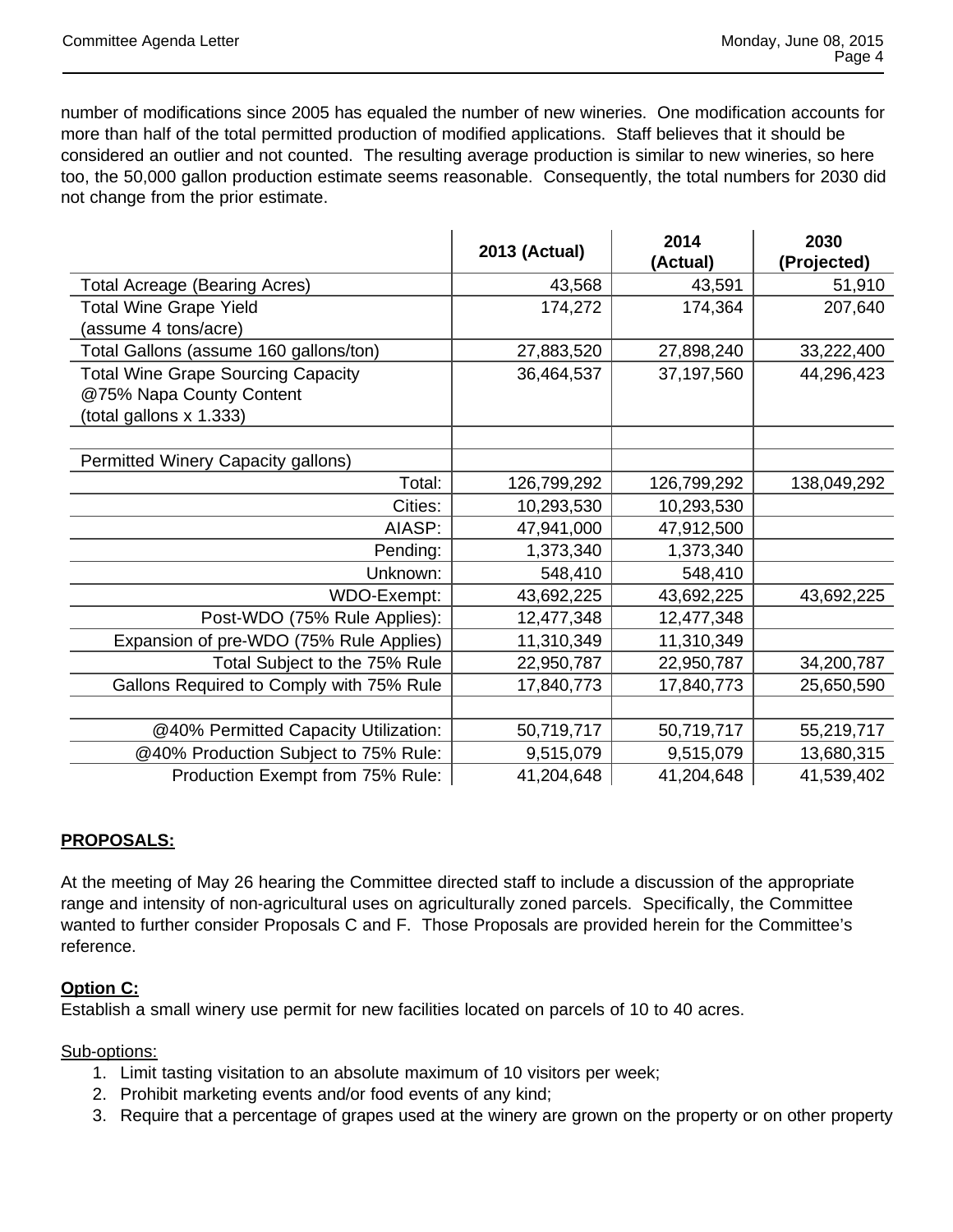under the same ownership:

- a. Require at least 75% estate grapes; or
- b. Require 100% estate grapes;
- 4. Prohibit the use of off-site water for growing grapes or making wine;
- 5. Prohibit any net reduction in vineyard acreage;
- 6. Limit production to 15,000 gallons (allow production to be increased by 1,500 gallons for each additional acre over 10 in the parcel where the winery is located);
- 7. Limit all non-permeable development (including agricultural outbuildings, paved areas, and residences) to 40% of the entire parcel area. The remaining 60% must be retained as agriculture and/or open space.
- 8. Amend the County Code to define "small wineries," a "small quantity of wine," "small marketing events," and "mostly grown on site;"
- 9. Require a full use permit when small wineries are located in proximity to urban areas;
- 10. Require that at least 50% of the parcel must be planted in vineyards; and/or
- 11. Prohibit any future changes to these restrictions for any reason.

## **Option F:**

Proposals that do not directly address minimum parcel size, estate grapes, or vineyard loss.

## Sub-options:

- 1. Establish a one-year moratorium on new or amended winery applications.
- 2. Prohibit new wineries within Municipal Watersheds.
- 3. Prohibit new custom crush facilities within the AW zone.
- 4. Establish a fee as part of the use permit to pay for a code enforcement position, dedicated to monitoring and enforcing winery use permit requirements.
- 5. Create a formula to restrict the permitted number of visitors based on the amount of winery production.
- 6. Establish a fee as part of the new or amended use permit to support the County workforce proximity housing fund.
- 7. Require all wineries to comply with existing County regulations.
- 8. Limit the total number of annual use permits for new and/or amended winery use permits:
	- a. Allocate annual permits by parcel size and/or production capacity, encouraging a variety of operations;
	- b. Tie any increase to the number of permits to the increase in grape supply;
	- c. Establish a cap and trade program whereby holders of unutilized permitted capacity may sell their rights to other wineries, upon County approval;
- 9. All new and amended winery use permits shall be subject to the following:
	- a. Require that the winery parcel have sufficient water source(s) on site for all production and winery activities (no trucking of water to augment the needs of winery production or activities shall be permitted). If water becomes insufficient for the permitted production capacity, the winery's permitted capacity shall be reduced to an appropriate level;
	- b. Require that all sewage/processed waste disposal systems be contained entirely within the winery parcel (no "hold and haul" system shall be permitted or expanded);
	- c. Require that grape source(s) be identified and proven to Napa County before any application is deemed to be complete;
	- d. Require wineries to annually report grape source, wine production and visitation counts to Napa County in order to verify compliance;
	- e. Limit maximum coverage of new wineries to 5% of the existing parcel or 5 acres, whichever is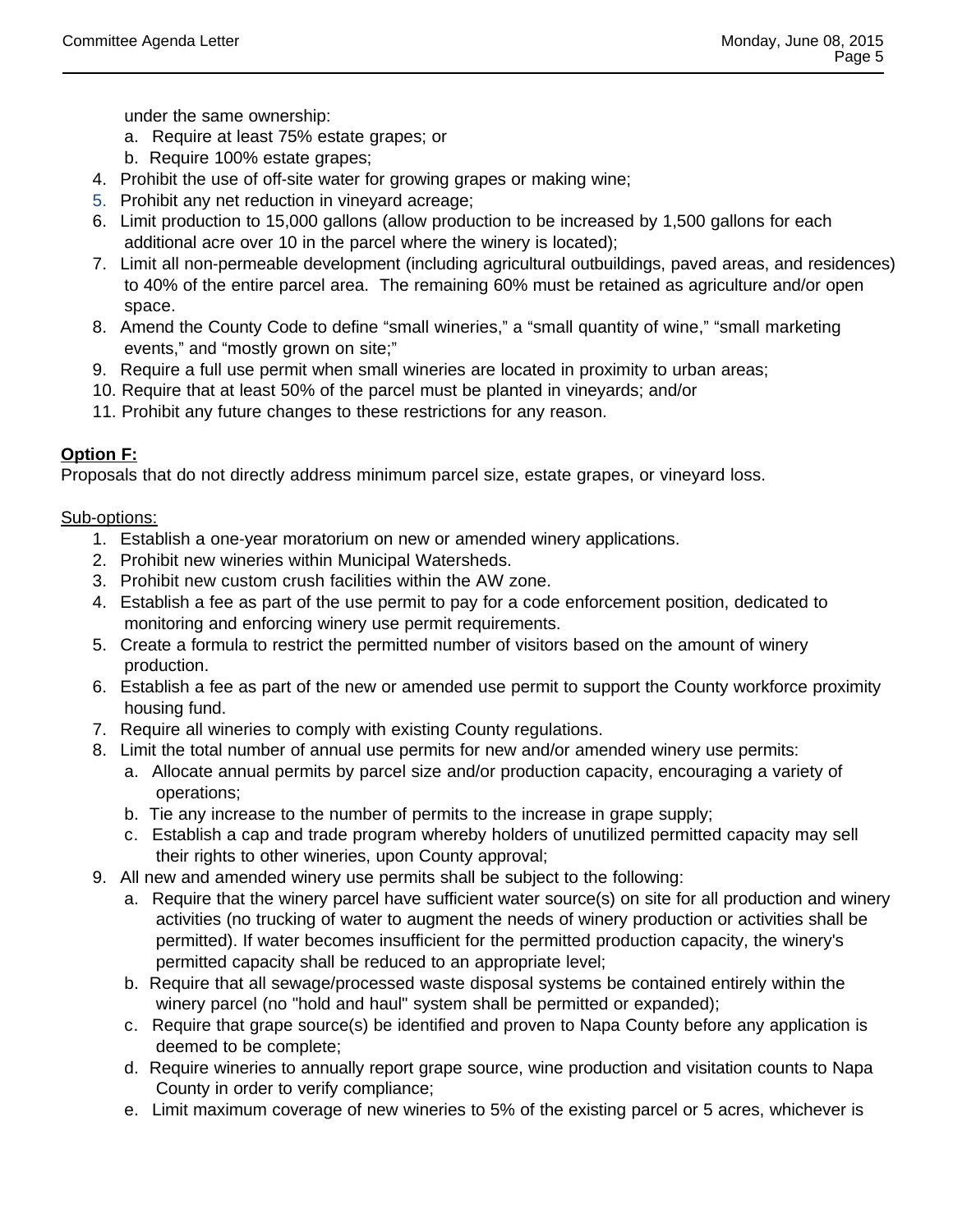less;

- f. Limit maximum permitted production for new wineries based on the acreage of existing and proposed vineyards;
- g. Limit actual production based on the number of current and yielding acres of vineyard;
- i. Limit visitation based on the number of actual gallons produced. Visitation levels should also be based on road access and impacts to adjoining properties;
- j. Limit marketing events to wineries on at least 20 acres, taking road access and impacts on adjoining properties into account;
- k. Limit marketing events to 0.1 visitors per gallon of actual production;
- l. Restrict marketing events in the AW Zone to daylight hours only;
- 10. Instead of minimum parcel size, estate grapes, or net vineyard loss, adopt performance metrics based on impacts to traffic and public services;
- 11. Prepare a list of problems and issues that need to be resolved before recommending any new regulations;
- 12. Amend the County Code to define agriculture as including wineries and other production facilities as conditional uses, except as provided for in Policy AG/LU-16, and that marketing activities and other accessory uses are incidental and subordinate to the main use.

# **ZONING:**

The Committee asked staff to evaluate existing non-agricultural uses in the AP (Agricultural Preserve) and AW (Agricultural Watershed) Zones, and to group them into general categories. The following table attempts to provide that information in a concise format that allows for comparisons.

|                    | <b>AP</b>                                                                           |                                                                                                                       | <b>AW</b>                                                                           |                                                                                                                       |  |
|--------------------|-------------------------------------------------------------------------------------|-----------------------------------------------------------------------------------------------------------------------|-------------------------------------------------------------------------------------|-----------------------------------------------------------------------------------------------------------------------|--|
|                    | Allowed                                                                             | Permitted                                                                                                             | Allowed                                                                             | Permitted                                                                                                             |  |
| <b>Agriculture</b> |                                                                                     |                                                                                                                       |                                                                                     |                                                                                                                       |  |
|                    | Agriculture                                                                         | Processing of ag<br>products other than<br>wine                                                                       | Agriculture                                                                         | Processing of ag<br>products other than<br>wine                                                                       |  |
|                    | Pre-1974 wineries                                                                   | Feed lots                                                                                                             | Pre-1974 wineries                                                                   | <b>Feed lots</b>                                                                                                      |  |
|                    | Small wineries with<br>certificates of<br>exemption issued<br>prior to codification | Wineries, including<br>crushing,<br>wastewater disposal,<br>processing, storage,<br>bottling                          | Small wineries with<br>certificates of<br>exemption issued<br>prior to codification | Wineries, including<br>crushing,<br>wastewater disposal,<br>processing, storage,<br>bottling                          |  |
|                    | Wineries with use<br>permits issued prior<br>to codification                        | Winery-related uses,<br>including offices,<br>labs, marketing, and<br>retail sales                                    | Wineries with use<br>permits issued prior<br>to codification                        | Winery-related uses,<br>including offices,<br>labs, marketing, and<br>retail sales                                    |  |
|                    |                                                                                     | Winery accessory<br>uses, including tours<br>and tastings,<br>educational<br>displays, sale of<br>wine-related items, |                                                                                     | Winery accessory<br>uses, including tours<br>and tastings,<br>educational<br>displays, sale of<br>wine-related items, |  |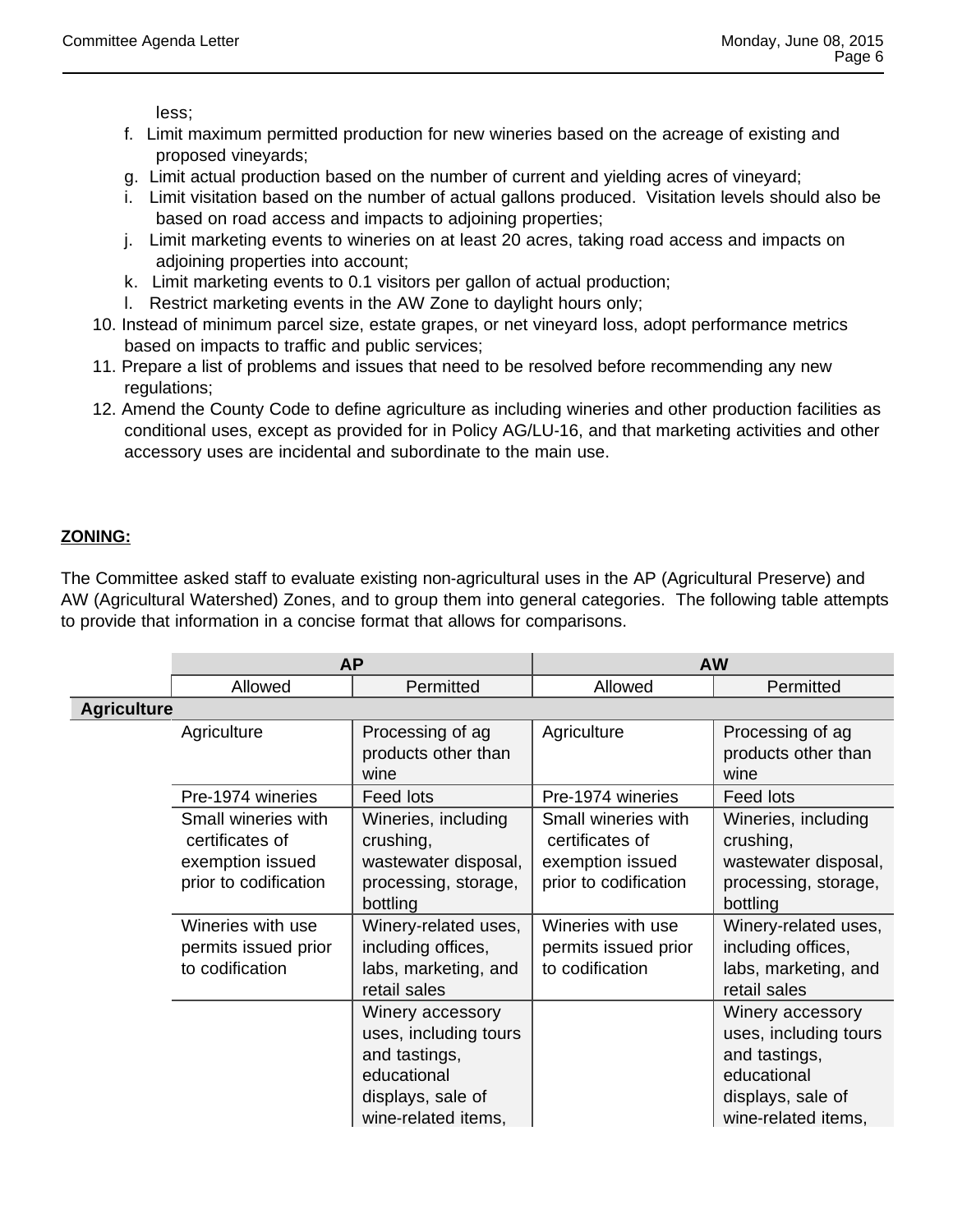|                       |                                             | and child care<br>centers               |                                                        | and child care<br>centers                               |
|-----------------------|---------------------------------------------|-----------------------------------------|--------------------------------------------------------|---------------------------------------------------------|
|                       |                                             | Farm management<br>uses                 |                                                        | Farm management<br>uses                                 |
| <b>Residential</b>    |                                             |                                         |                                                        |                                                         |
|                       | Single family<br>dwelling                   | Farmworker housing<br>(large)           | Single family<br>dwelling                              | Farmworker housing<br>(large)                           |
|                       | <b>Residential care</b><br>facility (small) |                                         | Second unit                                            |                                                         |
|                       | Family day care                             |                                         | Residential care<br>facility (small)                   |                                                         |
|                       | Guest cottage                               |                                         | Family day care                                        |                                                         |
|                       | Farmworker housing<br>(small)               |                                         | Guest cottage                                          |                                                         |
|                       |                                             |                                         | Farmworker housing<br>(small)                          |                                                         |
| <b>Infrastructure</b> |                                             |                                         |                                                        |                                                         |
|                       | Minor antennas                              | Noncommercial wind<br>energy            | Minor antennas                                         | Sanitary landfills                                      |
|                       | Telecommunication<br>facilities (small)     | Telecommunication<br>facilities (large) | Telecommunication<br>facilities (small)                | Noncommercial wind<br>energy                            |
|                       |                                             | Satellite earth<br>stations             | Maintenance and<br>repair of levees                    | Telecommunication<br>facilities (large)                 |
|                       |                                             |                                         |                                                        | Satellite earth<br>stations                             |
| <b>Other</b>          |                                             |                                         |                                                        |                                                         |
|                       |                                             | <b>Kennels</b>                          | Hunting clubs<br>(small)                               | Parks and rural<br>recreation                           |
|                       |                                             | Veterinary facilities                   | Overnight lodging as<br>allowed prior to 1977          | Kennels, horse<br>boarding, and<br>stables              |
|                       |                                             |                                         | RV park or<br>campground as<br>allowed prior to 1996   | Veterinary facilities<br>and wildlife rescue<br>centers |
|                       |                                             |                                         | Floating dock<br>accessory to<br>residential or ag use | Campgrounds on<br>public lands                          |
|                       |                                             |                                         | Quasi-private<br>recreational uses                     | Hunting clubs (large)                                   |

# **WINERY STANDARDS**

The Committee asked staff for a description of the existing development standards that apply to wineries. The following is a summary of the relevant provisions of the Winery Definition Ordinance.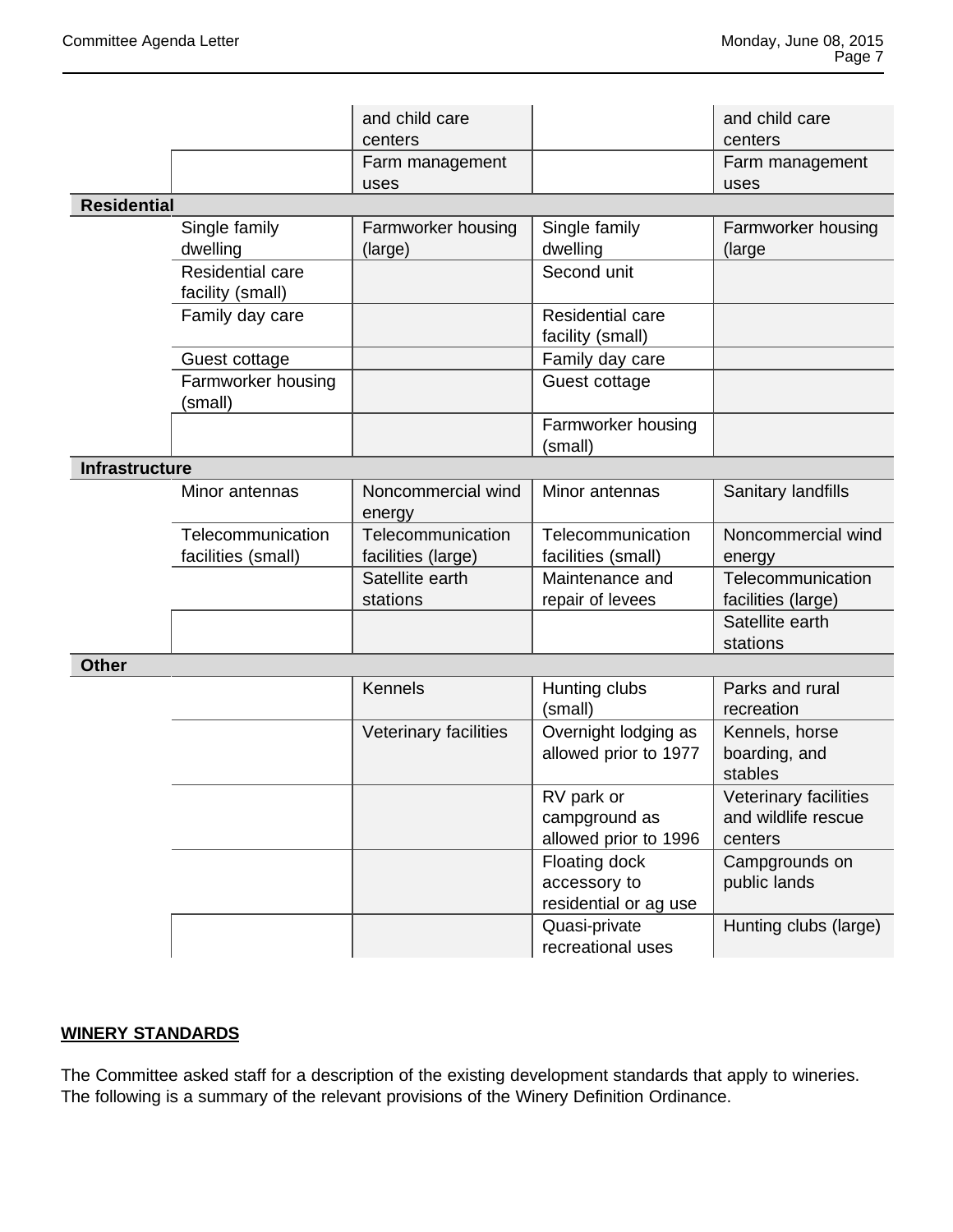- **Accessory Structure Coverage:** The maximum square footage of all winery accessory structures shall not exceed forty percent of the area of the production facility. "Production facility" for the purpose of this section means crushing, fermenting, bottling, bulk and bottle storage, shipping, receiving, laboratory, equipment storage and maintenance facilities, but shall not include wastewater treatment or disposal areas which cannot be used for agricultural purposes (Section 18.104.200).
- **Pre-1990 Coverage:** For those wineries established prior to 1990, the winery development area of a winery shall be the aggregate paved or impervious or semipermeable ground surface areas of the production facility, storage areas (except caves), offices, laboratories, kitchens, tasting rooms and paved parking areas for the exclusive use of winery employees. Expansion of the development area beyond that which existed in 1990 may be permitted only if required by the Director to correct emergency health and safety conditions not related to expansion of production (Section 18.104.210).
- **Parcel Coverage:** The maximum coverage of new or expanded wineries shall be twenty-five percent of the existing parcel or fifteen acres, whichever is less. Coverage for the purposes of this measure shall be the aggregate paved or impervious ground surface areas of the production facility, storage areas (except caves), offices, laboratories, kitchens, tasting rooms, paved areas and access roads to public or private roads or rights-of-way and aboveground sewage disposal systems. The calculation of coverage shall not include farm management uses (Section 18.104.220).
- **Setbacks:** The minimum setback for wineries shall be six hundred feet from the centerline of any state highway, Silverado Trail, or any arterial county road. The minimum setback for wineries shall be three hundred feet from the centerline of any other public road or private road used by the public. For purposes of this section only, a private road is considered "used by the public" if it provides primary access to at least one parcel other than the parcel(s) on which the winery is located. Underground portions of caves are not subject to the winery or yard setback requirements. Cave portals shall be required to meet the setback if the portal is visible from the applicable road. If the associated entry pad outside of the cave portal is used for winery functions, then the pad is also required to meet the winery setback requirements.

Any winery established before 1990 may expand within the minimum setback so long as the expansion is placed no closer to the centerline of the right-of-way than the nearest point of the existing structure to which the expansion is attached. All new freestanding structures shall comply with the setback. Legal structures established before 1990, may be exempted from the setback if the expansion will result in a more environmentally beneficial placement of the winery. However, the winery may not expand beyond the legally established footprint of the structure as it existed in 1990 (Section 18.104.230).

 **Exception to Setback for Historic Features:** Wineries may be located a minimum of three hundred feet from a state highway, Silverado Trail, or any arterial county road, if the Commission, or the Board of Supervisors, finds that: (A) The proposed site contains historic buildings, structures or landscapes which are either listed on or eligible for listing on the California or National Historic Register, and the proposed project will retain and incorporate such eligible or listed buildings, structures or landscapes into the final project design; (B) The proposed winery or structure(s) will be located within an existing footprint or developed or disturbed portion(s) of the site such that the final project will be within the historical context and scale of the site; (C) The proposed winery or structure is part of an overall historic preservation plan for the site which includes the preservation and enhancement of historical buildings and structures and old growth landscape including, but not limited to, old vines and mature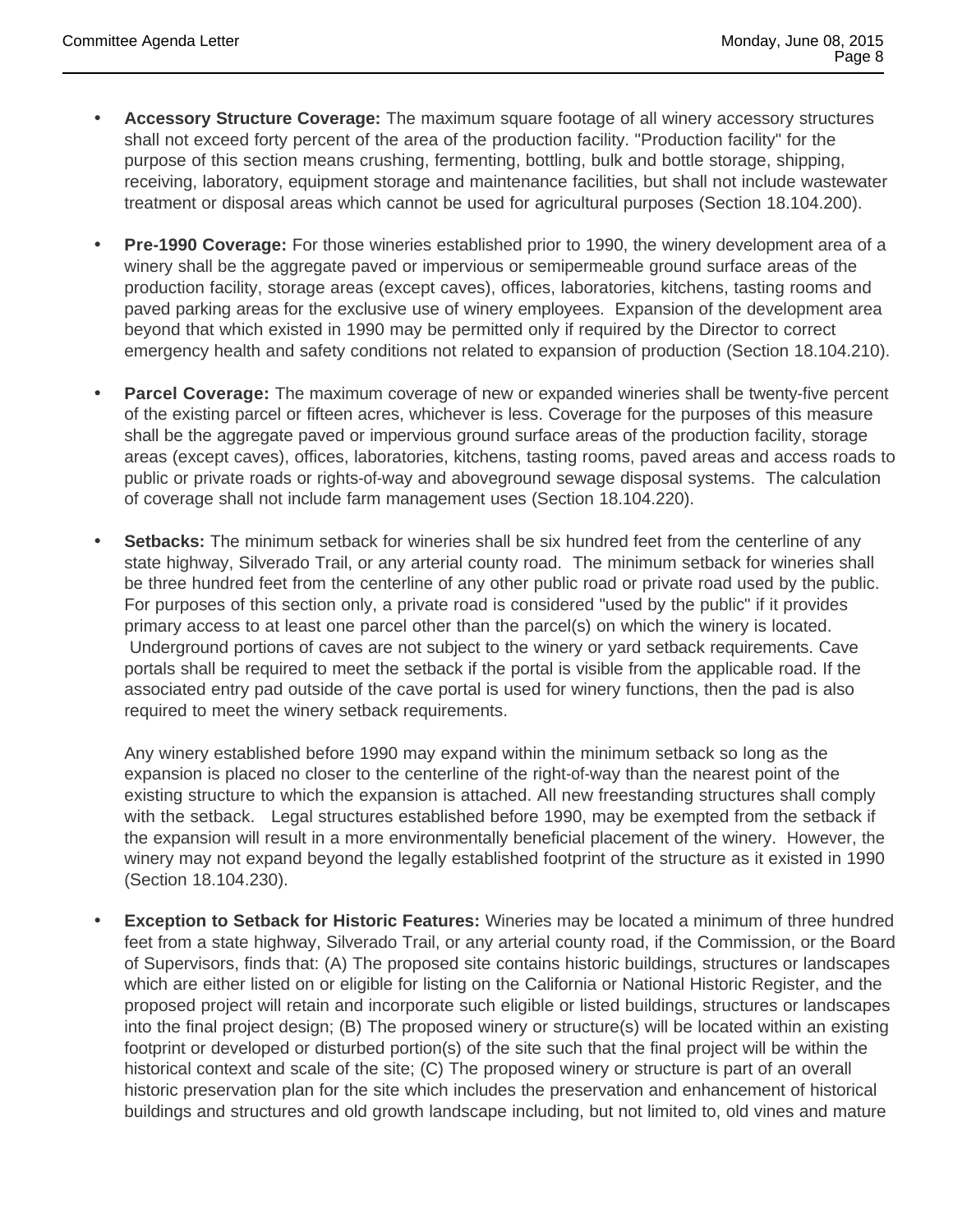trees and a certification that the project is in conformance with the Secretary of the Interior Standards and Guidelines for Historic Preservation Projects. Retention of these elements shall be made a condition of the approved permit; and (D) The proposed winery or structure shall not be located closer to a state highway, Silverado Trail, any arterial county road, or any other public or private road used by the public than any existing historic structures or buildings on the site.

- **Minimum Parcel Size:** Wineries are permitted to be located or operated on parcels zoned AP or AW only if the single parcel on which it is located is at least one acre for those wineries legally established prior to 1990, and 10 acres for all wineries established after 1990 (Section 8.102.240).
- **Pre-Prohibition Wineries:** Substantially intact buildings used as wineries prior to 1920, but not being used as wineries as of 1990, may be used as wineries subject to the approval of a use permit, except as modified by this section. The minimum parcel size for a pre-Prohibition winery shall be two acres. A parcel that is made substandard (i.e., reduced in size to less than ten acres) after the date of adoption of this ordinance is not eligible for the exceptions allowed by this section.

The setback requirements of Section 18.104.235 shall not apply to pre-Prohibition wineries, but the findings required by Section 18.104.235 shall apply to pre-Prohibition wineries.

No pre-Prohibition winery shall be entitled to the same annual production capacity or type or intensity of social or marketing activity it had prior to Prohibition. These matters shall be determined on a case by case basis in connection with consideration of the use permit for the pre-Prohibition winery, but in no case shall exceed twenty thousand gallons per year.

A winery located on a parcel less than five acres in size shall demonstrate compliance with all applicable water and sewage requirements and that the sewage disposal system shall be contained entirely within the subject parcel (18.104.245).

 **Winery Production:** Small wineries that were lawfully established after 1974, without first obtaining a use permit prior to 1990, shall be limited to the production limit established in its certificate of exemption or twenty thousand gallons per year, whichever is less.

Wineries that were established prior to 1974 without obtaining a use permit because a use permit was not required, and which have not subsequently been issued a use permit specifying maximum annual production capacity, shall be limited to the production capacity existing as of 1974.

Wineries which were established only after the issuance of a use permit and in conformance with all applicable county regulations prior to 1990 shall be limited to the production capacity authorized by the use permit.

Wineries that were established after 1990 shall be limited to the maximum production capacity established by the use permit.

All new wineries established after 1990 or pre-existing wineries which expand beyond their winery development area shall be subject to the following additional limitations: (1) At least seventy-five percent of the grapes used to make that portion of the winery's still wine which is produced as a result of the expansion shall be grown within the county of Napa; (2) At least seventy-five percent of the grapes used to make the still wine used to make the sparkling wine that is produced as a result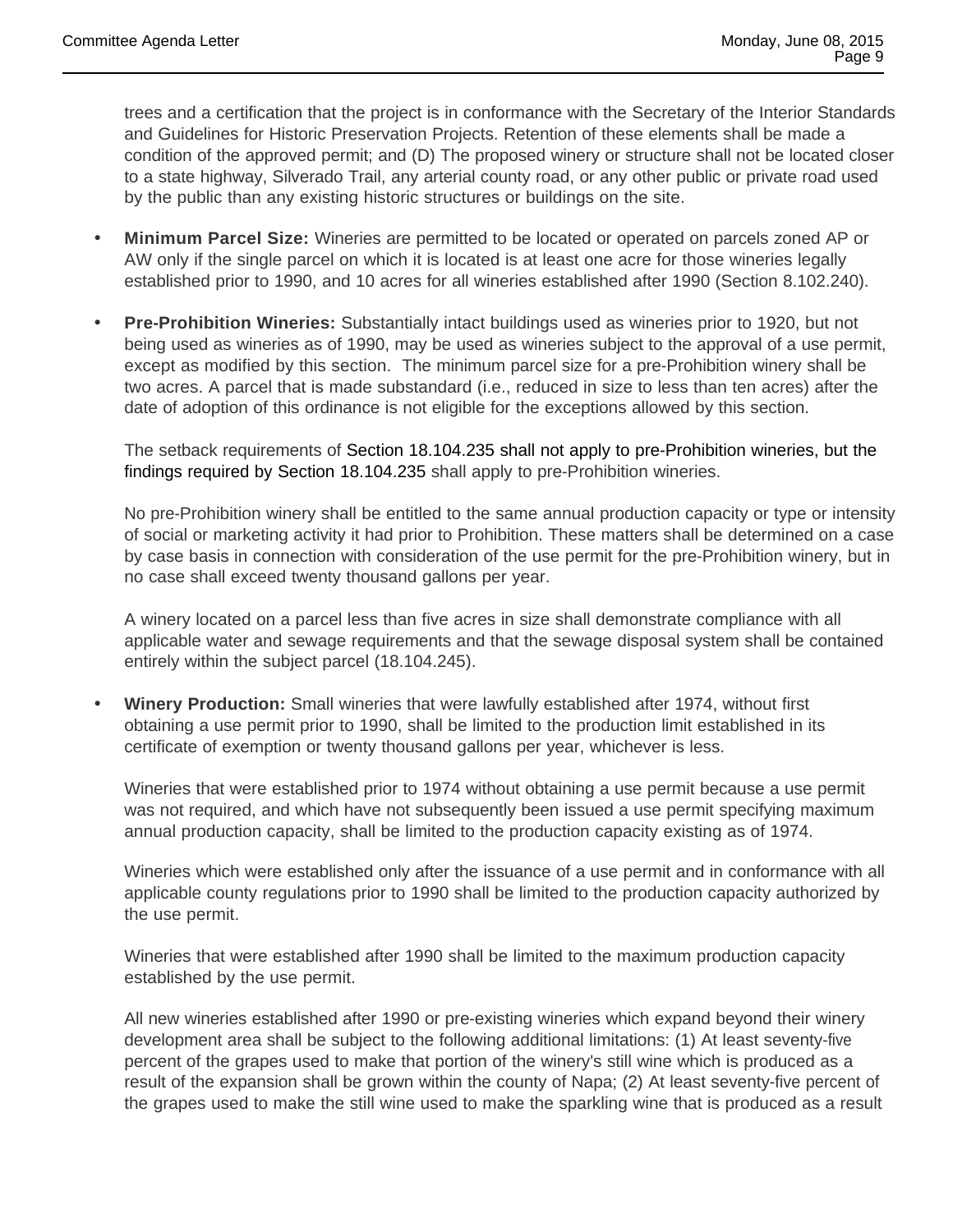of the expansion shall be grown within the county of Napa.

Any expansion of the production capacity for any of the aforementioned wineries shall require use permit approval (Section 18.104.250).

 **Pre-1991 Wineries:** Any winery use permit approved prior to 1990 and used before 1991, which is inconsistent with Sections 18.08.620 (tours and tastings) or 18.104.230 (setbacks), and all certificates of exemption regardless of the date of issuance, shall be subject to additional requirements (Section 18.104.255).

## **\*\*\*\*\*\*\*\*\*\*\*\*\*\*\*\*\*\*\*\*\*\*\*\* PLEASE NOTE**

**\*\*\*\*\*\*\*\*\*\*\*\*\*\*\*\*\*\*\*\*\*\*\*\***

The Committee requested staff to provide information regarding both variances and events. Staff understands that many of these issues are inter-connected, particularly when discussing the range and intensity of wineryrelated uses allowed within the agricultural zones. That information is provided for the Committee members' benefit below, but both variances and temporary events are included in the next round of discussion items and should be considered at that time.

## **VARIANCES:**

The Committee asked staff for background on variances and the rates at which they've been approved.

#### The Napa County Code defines a variance as:

A grant of relief from the requirements of this chapter, which permits construction in a manner that would otherwise be prohibited by this chapter (Section 16.04.470).

A variance shall not be granted for a parcel of property which authorizes a use or activity which is not authorized by zoning district regulations governing the parcel of property (Section 18.128.080).

A variance can only be granted if the following Findings can be met (Section 18.128.060):

- 1. That the procedural requirements set forth in this chapter have been met;
- 2. Special circumstances exist applicable to the property, including size, shape, topography, location or surroundings, because of which strict application of the zoning district regulations deprives such property of privileges enjoyed by other property in the vicinity and under identical zoning classification;
- 3. Grant of the variance is necessary for the preservation and enjoyment of substantial property rights;
- 4. Grant of the variance will not adversely affect the public health, safety or welfare of the County of Napa;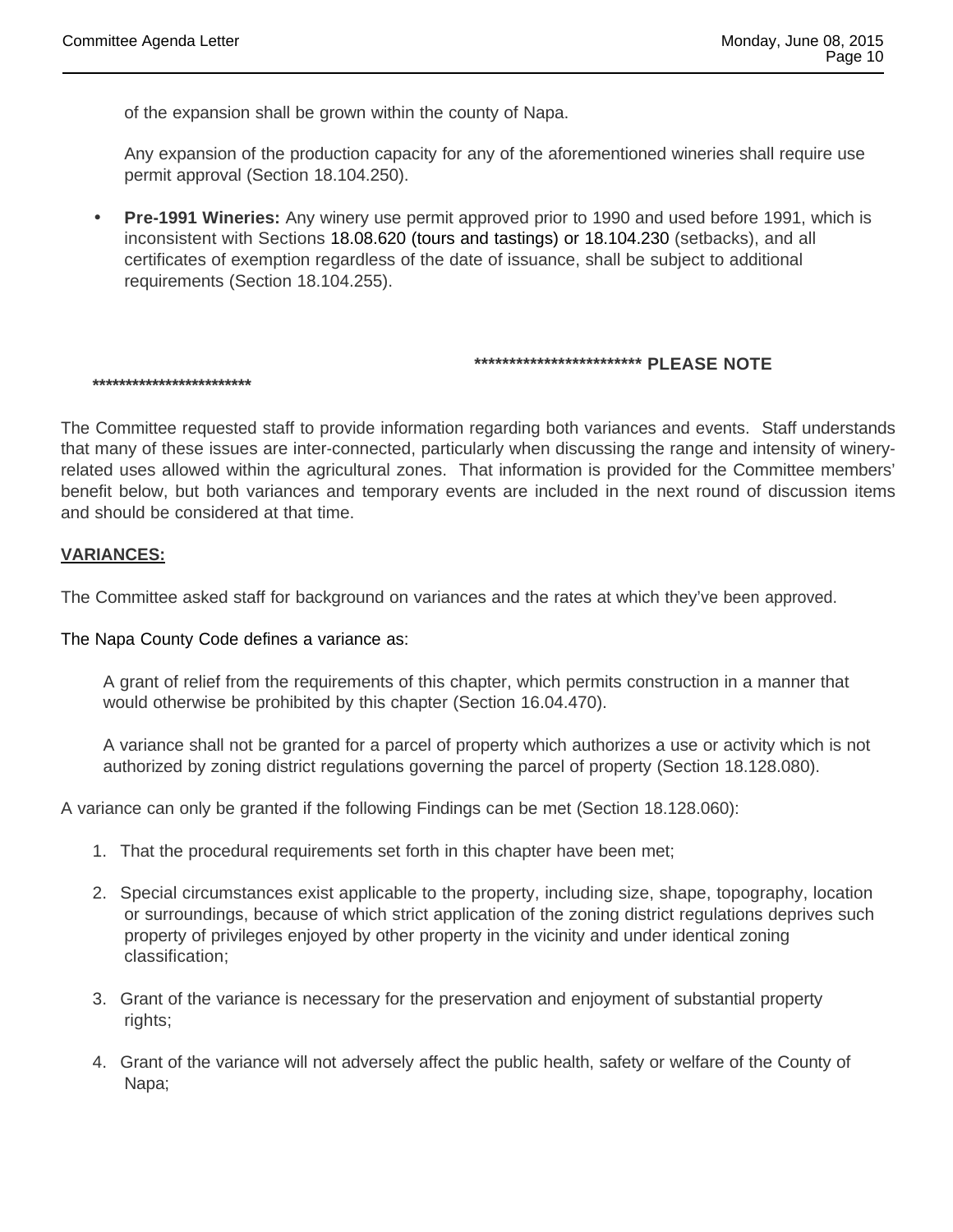- 5. That, in the case of groundwater basins identified as "groundwater deficient areas" under Section 13.15.010, grant of the variance would not require a new water system or improvement, or utilize an existing water system or improvement causing significant adverse effects, either individually or cumulatively, on said groundwater basins in Napa County, unless that variance would satisfy any of the other criteria specified for approval or waiver of a groundwater permit under Section 13.15.070 or 13.15.080 of this code;
- 6. That, in the case of other groundwater basins, or areas which do not overlay an identified groundwater basin, where grant of the variance cannot satisfy the criteria specified for approval or waiver of a groundwater permit under Section 13.15.070 or 13.15.080, substantial evidence has not been presented demonstrating that grant of the variance might cause a significant adverse effect on any underlying groundwater basin or area which does not overlay an identified groundwater basin;
- 7. In the case of a development or improvement with a reasonably foreseeable connection to a public water supply as defined in 13.15.010, regardless of the number of parcels served, grant of the variance would not require a new water system or utilize an existing water system necessitating a groundwater permit pursuant to Chapter 13.15. This finding shall not be required if the applicant presents substantial evidence demonstrating that grant of the variance for such development or improvement would not have a significant adverse effect on the underlying groundwater basin; or if that variance would satisfy any of the other criteria specified for approval or waiver of a groundwater permit under Section 13.15.070 or 13.15.080 of this code.

Since 2005, the Planning Commission has granted 176 winery use permits (88 new and 88 major modifications). Of those 176 use permits, 37 included requests for a variance, one of which was denied, for a total of 20 percent. The majority of variance requests were for new winery use permits (29), compared with major modifications (8). Almost all of the variance requests were for road setbacks. Of those, 13 were variances for a 600-foot setback, 12 were variances for a 300-foot setback on a public road, and 9 were variances for a 300-foot setback on a private road.

It should also be noted that during this same time, the Zoning Administrator approved 42 variances for nonwinery development. The majority of these requests were for construction or additions to single family homes, although some variances pertained to agricultural outbuildings. The variances were for a variety of requirements, including road setbacks, yard setbacks, stream setbacks, and building separation.

Should the Committee want to make recommendations with regards to the issue of variances, staff suggests the following options for possible consideration:

- Limiting the extent of variances (i.e,, variances cannot exceed 20%);
- Developing addition findings that have to be met to limit the applicability of variances;
- Expanding the 300 and 600 foot setbacks to include non-winery development;
- Reducing the 300 and 600 foot setbacks;

## **TEMPORARY EVENTS**

**Definition**